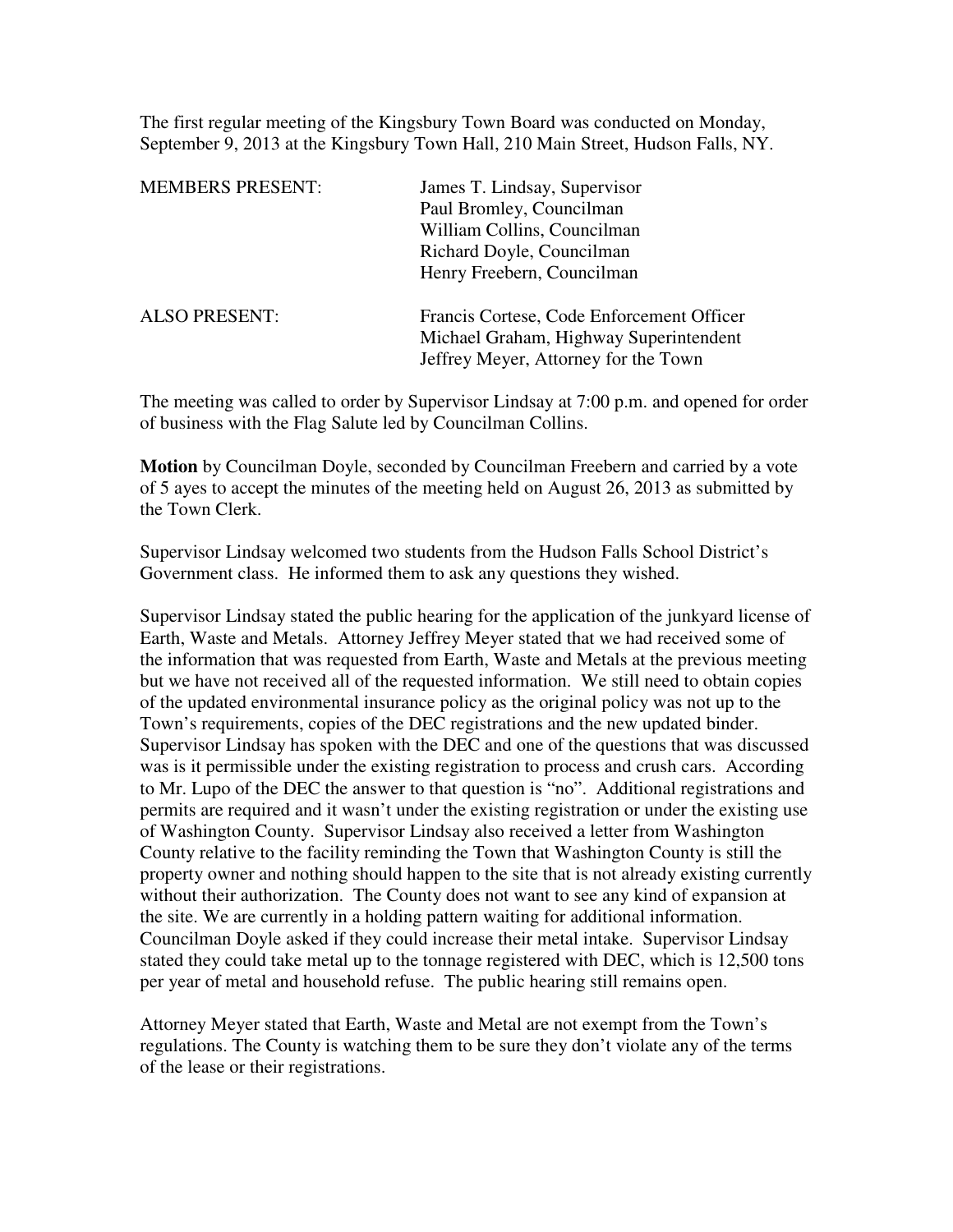Review of Agricultural District No. 7.: Supervisor Lindsay stated that Councilman Bromley and the Hudson Falls Fish and Game Club were involved in this matter and it took a long time for them to get things done. This is a general review of the district and this will be published in both county newspapers, the Eagle and the Greenwich Journal. The notice needs to be posted in 5 conspicuous places and Supervisor Lindsay wondered if we should spend money and place it in the Post Star so that our residents will be aware of it. Councilman Bromley stated this process cost him \$900 due to the slow process. The State reviews this every 8 years. **Motion** by Councilman Bromley, seconded by Councilman Freebern and carried by a vote of 5 ayes authorizing the Town Clerk to place a legal ad in the Post Star regarding the Review of Agricultural District No. 7.

Supervisor Lindsay distributed copies of the Consolidated Funding Application for the Kingsbury Sewer District Project. The application has been completed and Chazen Company wants us to review it.

Supervisor Lindsay had received a request from Craig Darby (CBRE) the broker for the Dix Avenue property to extend his agreement with the Town. The Town contracted with him last year to broker the Dix Avenue property. The contract runs out today. **Motion** by Councilman Freebern, seconded by Councilman Doyle and carried by a vote of 5 ayes extending the contract with CBRE, Craig Darby, for another year until September 9, 2014.

Update on Highway Garage Facility: Councilman Bromley reported they had started setting the steel today. The plan is to work on the western side and start constructing the firewall between the sections and the workers won't interfere with one another while installing the steel. Until the firewall and steel work is completed, there is not much more that can be done. Highway Superintendent Graham stated in the next few weeks his crew would work on the septic system and once National Grid sets a pole, they can dig the line from the building to the pole. Councilman Bromley said the plan is to use the credit we are owed from D.A. Collins for the land swap will go to the purchase of the structures for the septic and the oil water separator for the floor drains. Supervisor Lindsay asked if Peckham Materials goes forward with the natural gas proposal, could we convert from the propane to natural gas. Councilman Bromley said it is only a matter of switching nozzles and the lines would have to be changed. He stated we would like to go out for bids for a propane provider for the highway garage for next year. We will need a bid for 3,500 +/- gallons of propane plus a fuel tank that the Town wants to own itself. We will advertise for three days. **Motion** by Councilman Bromley, seconded by Councilman Freebern and carried by a vote of 5 ayes to open bids for propane on October 15, 2013 at 7:00 p.m.

**Motion** by Councilman Freebern, seconded by Councilman Collins and carried by a vote of 5 ayes to reschedule the October 14 town board meeting to Tuesday, October 15, 2013 at 7:00 p.m.

The Town Clerk reported that Steve Peluso from NYS Taxation and Finance would be at our October 15 town board meeting to give a presentation about the basic STAR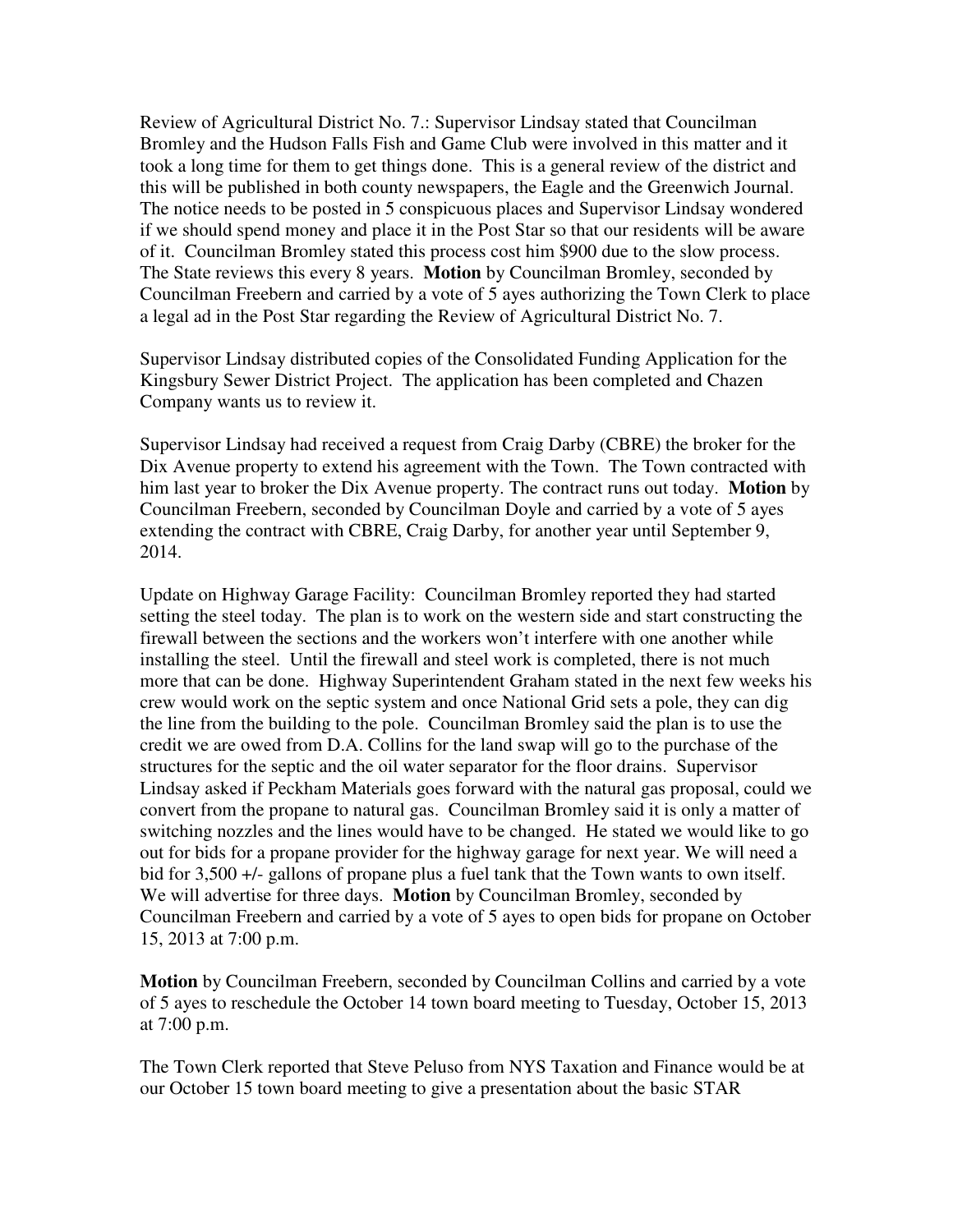program. Eligible property owners must sign up again prior to December 31, 2013. He will stay after the meeting to assist residents in signing up.

Councilman Bromley reported that East Side has been running Kingsbury Road with their big trucks. It is East Side's trucks but a local Kingsbury resident is driving them. Supervisor Lindsay stated he would contact Anthony Marro tomorrow morning regarding this matter.

Supervisor Lindsay reported that Glens Falls Greater Transit has prepared their budget for the year and are seeking a \$64.00 increase.

Supervisor Lindsay reported that Waste Management had sent a letter stating they would be charging us a 15% surcharge of the bill for fuel. A discussion was had as to whether we should go out to bid. He will prepare something for next meeting.

The proposition for the elimination of the Receiver of Taxes position has been sent to the Board of Elections and copies were available at the meeting for residents to see how it would appear on the ballot. There are six other propositions on the ballot prior to ours.

A discussion was had as to whether or not we should seek requests for proposals for attorney services. We bid this out in 2009 and the town board felt it was time to seek bids again.

## PUBLIC COMMENTS:

Mr. Dennis Kelly of County Line Road asked what the status of the 45-decibel readings On Royal Wood Shavings Manufacturing Inc. from 10:00 p.m. to 7:00 a.m. Mr. Cortese has monitored the noise twice between 5:00 a.m. and 7:00 a.m. and there were no high readings detected. His readings were between 45 and 48. He wants to calibrate the decibel reader so be sure it matches the same meter that RWS has.

Mr. William Underwood of Dean Road stated the sound wall is a joke and that the decibel levels are high. He attested to everything that Dennis Kelly had reported.

A discussion was had about purchasing vs. renting a sound meter to do 24 hour readings. Mr. Kelly stated that from 10:00 p.m. on is when they are over their boundaries with the noise and they have been starting their shifts early. They are not supposed to be working on the weekends and they have been. He requested that Code Enforcement send them a reminder letter about the provisions the Planning Board has set for them.

A discussion was had about the work that was being done by Mr. Cortese and Attorney Meyer to beef up the penalties for violations of our Planning Board and Zoning Board during the editorial phase of the new codebook. Since Mr. Meyer has left the firm, no work has continued on this. Supervisor Lindsay stated he would send a letter to Mr. Aspland requesting that the file be given to Mr. Meyer so that work could continue.